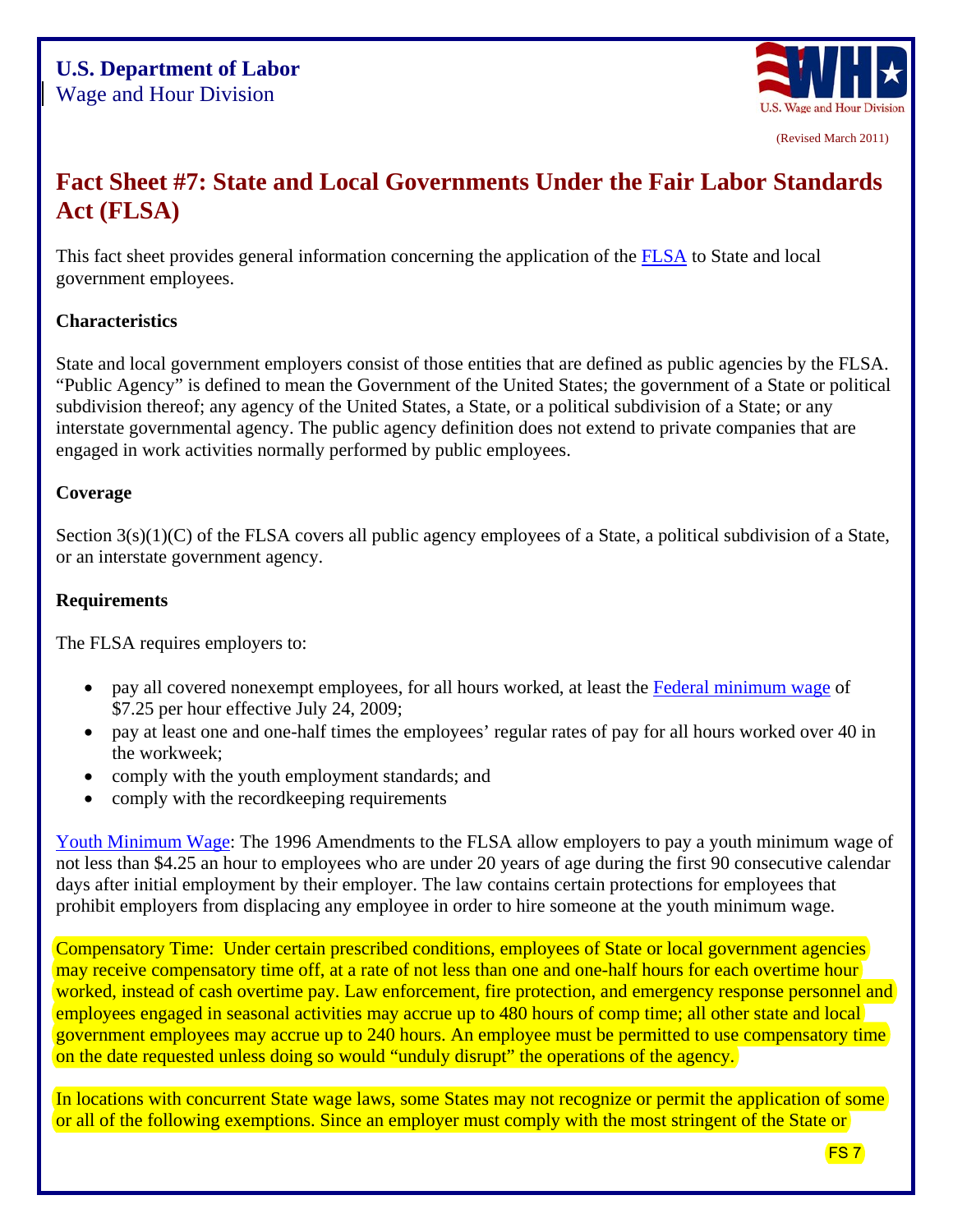Federal provisions, it is strongly recommended that the State laws be reviewed prior to applying any of the exclusions or exemptions discussed herein.

For certain employees in the following examples, the calculation of overtime pay **may** differ from the general requirements of the FLSA:

- employees who solely at their option occasionally or sporadically work on a part-time basis for the same public agency in a different capacity than the one in which they are normally employed
- employees who at their option with approval of the agency substitute for another during scheduled work hours in the same work capacity
- employees who meet exemption requirements for Executive, Administrative, Professional or Outside Sales occupations
- hospital or residential care establishments may, with agreement or understanding of employees, adopt a fixed work period of 14 consecutive days and pay overtime after 8 hours in a day or 80 in the work period, whichever is greater
- mass transit employees who spend some time engaged in charter activities
- employees working in separate seasonal amusement or recreational establishments such as swimming pools, parks, etc.

## **[Employees Engaged in Fire Protection and Law Enforcement Activities](http://www.dol.gov/whd/regs/compliance/whdfs8.pdf)**

Fire protection personnel include firefighters, paramedics, emergency medical technicians, rescue workers, ambulance personnel, or hazardous materials workers who:

- 1. are trained in fire suppression;
- 2. have the legal authority and responsibility to engage in fire suppression;
- 3. are employed by a fire department of a municipality, county, fire district, or State; and
- 4. are engaged in the prevention, control and extinguishment of fires or response to emergency situations where life, property, or the environment is at risk.

There is no limit on the amount of nonexempt work that an employee employed in fire protection activities may perform. So long as the employee meets the criteria above, he or she is an employee "employed in fire protection activities" as defined in section  $3(y)$  of the FLSA.

Law enforcement personnel are employees who are empowered by State or local ordinance to enforce laws designed to maintain peace and order, protect life and property, and to prevent and detect crimes; who have the power to arrest; and who have undergone training in law enforcement.

Employees engaged in law enforcement activities may perform some nonexempt work that is not performed as an incident to or in conjunction with their law enforcement activities. However, a person who spends more than 20 percent of the workweek or applicable work period in nonexempt activities is not considered to be an employee engaged in law enforcement activities under the FLSA.

Fire protection and law enforcement employees may at their own option perform special duty work in fire protection and law enforcement for a separate and independent employer without including the wages and hours in regular rate or overtime determinations for the primary public employer.

 Fire Departments or Police Departments **may** establish a work period ranging from 7 to 28 days in which overtime need be paid only after a specified number of hours in each work period.